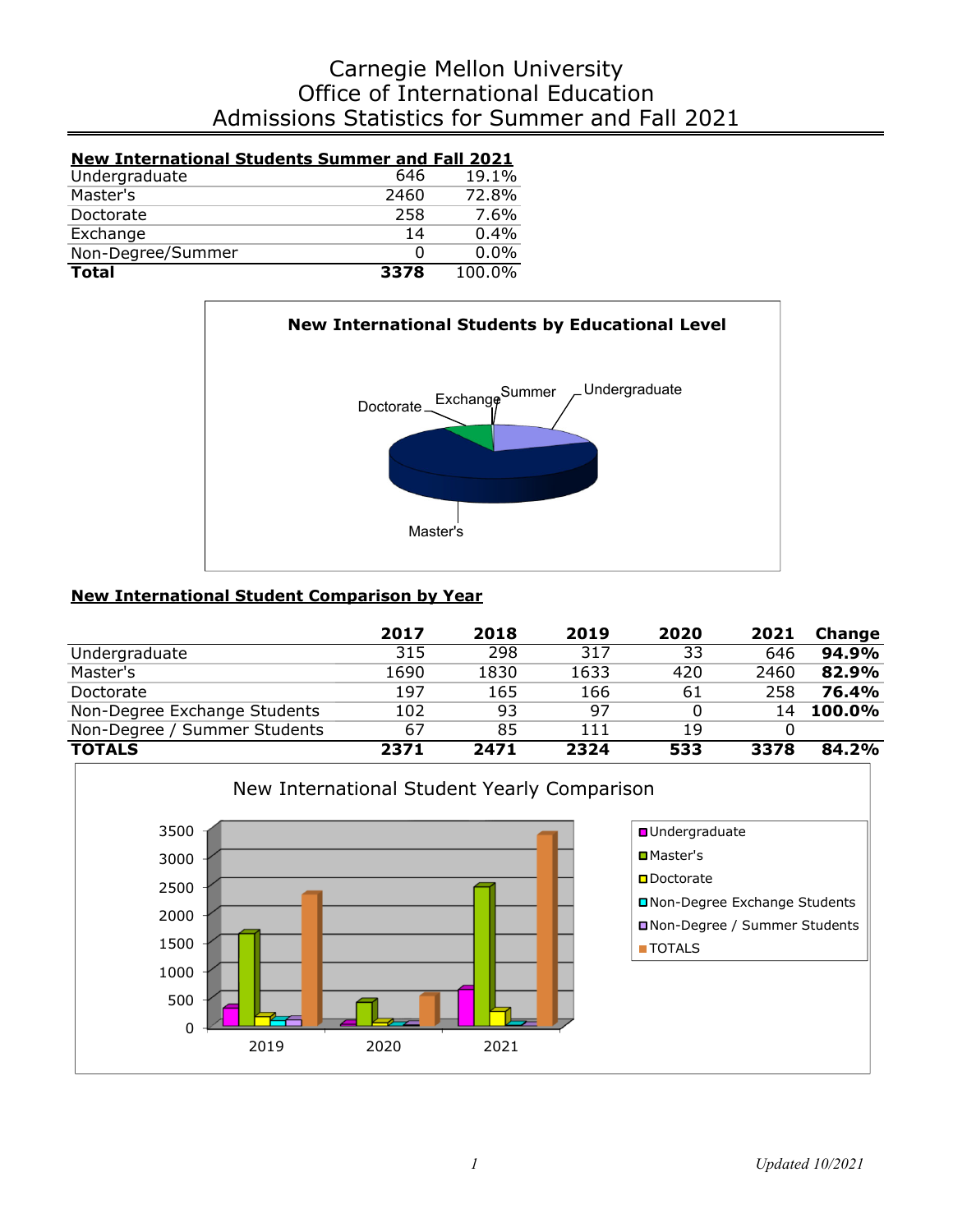### **New International Students by Region**

|               |                  |          |                  |                 | Non-          |              |
|---------------|------------------|----------|------------------|-----------------|---------------|--------------|
|               |                  |          |                  |                 | Degree/       |              |
|               | <b>Undergrad</b> | Master's | <b>Doctorate</b> | <b>Exchange</b> | <b>Summer</b> | <b>Total</b> |
| Africa        |                  |          |                  |                 |               | 24           |
| Asia          | 581              | 2325     | 198              | 4               |               | 3108         |
| Europe        | 12               | 25       | 31               |                 |               | 68           |
| Latin America | 8                | 28       | 12               |                 |               | 49           |
| Middle East   |                  | 28       |                  |                 |               | 40           |
| North America | 33               | 40       | h                |                 |               | 79           |
| Oceania       | 6                |          |                  |                 |               | 10           |
| <b>Total</b>  | 646              | 2460     | 258              | 14              |               | 3378         |



#### **Primary Sources of Funding**

|                            |              |          |     |                    | Non-<br>Degree/ |              |
|----------------------------|--------------|----------|-----|--------------------|-----------------|--------------|
|                            | <b>Ugrad</b> | Master's |     | Doctorate Exchange | <b>Summer</b>   | <b>Total</b> |
| Current/Future Employer    |              |          |     |                    |                 |              |
| Home Govt or University    | 13           | 29       |     |                    |                 | 52           |
| Personal & Family Funds    | 630          | 2385     | 17  |                    |                 | 3037         |
| Private Sponsor            | ີ            | 25       |     |                    |                 | 29           |
| U.S. College or University |              | 19       | 237 |                    |                 | 258          |
| <b>Totals</b>              | 646          | 2460     | 258 | 14                 |                 | 3378         |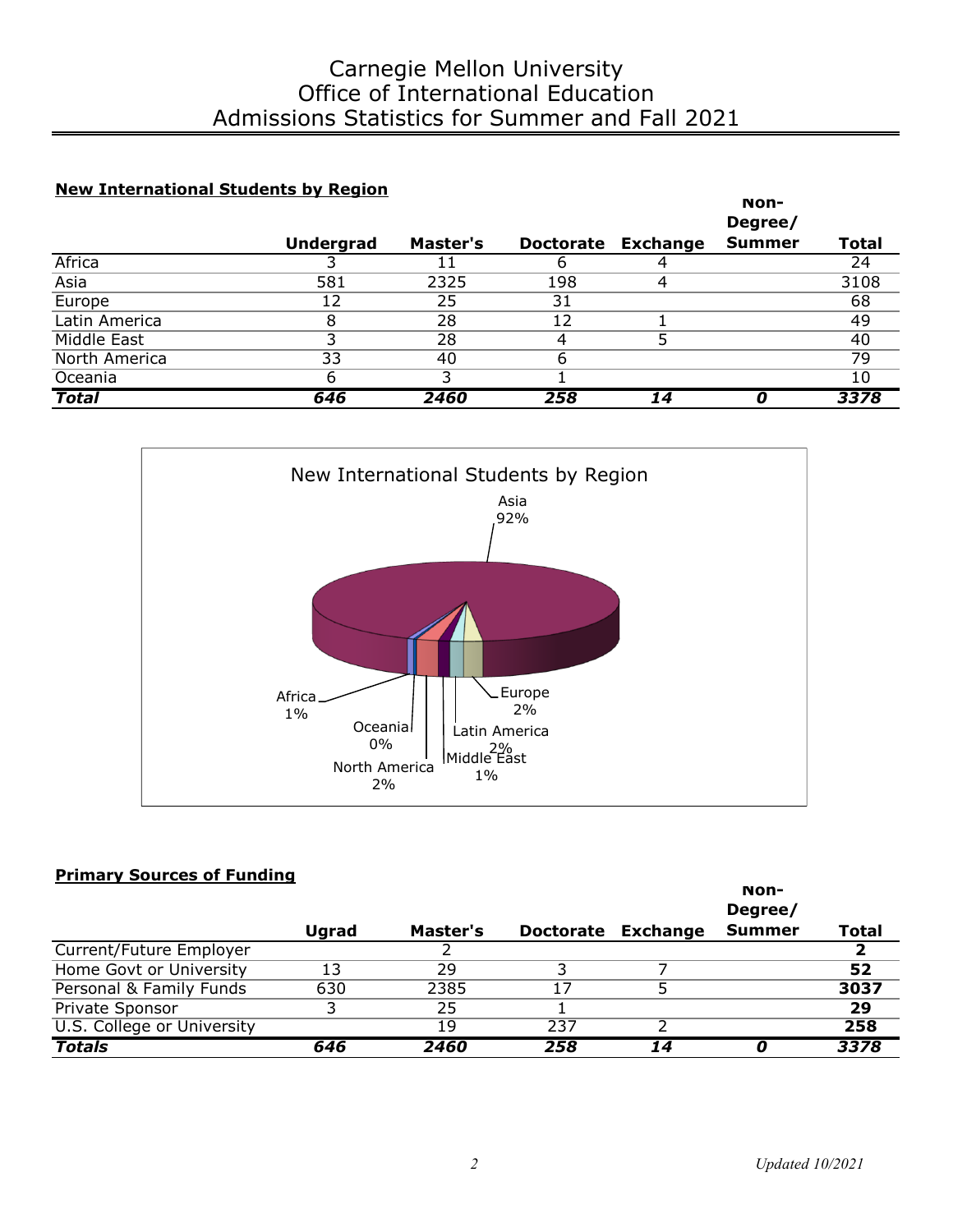# Carnegie Mellon University Office of International Education Admissions Statistics for Summer and Fall 2021

## **New International Students by Country of Citizenship**

|                    |                |                |                         |                 | Non-          |                         |
|--------------------|----------------|----------------|-------------------------|-----------------|---------------|-------------------------|
|                    |                |                |                         |                 | Degree/       |                         |
| <b>Country</b>     | <b>Ugrad</b>   | Master's       | <b>Doctorate</b>        | <b>Exchange</b> | <b>Summer</b> | <b>Total</b>            |
| Albania            |                | 1              | 1                       |                 |               | $\overline{\mathbf{2}}$ |
| Argentina          | $\mathbf{1}$   | 3              | 1                       | $\mathbf{1}$    |               | 6                       |
| Armenia            |                | $\mathbf{1}$   |                         |                 |               | 1                       |
| Australia          | $\overline{4}$ | 3              | $\mathbf{1}$            |                 |               | 8                       |
| Austria            |                | $\mathbf{1}$   |                         |                 |               | $\mathbf{1}$            |
| <b>Bahamas</b>     |                | $\mathbf{1}$   | $\mathbf{1}$            |                 |               | $\overline{\mathbf{2}}$ |
| Bangladesh         | $\mathbf 1$    | 3              | 3                       |                 |               | 7                       |
| Belgium            |                | $\mathbf{1}$   |                         |                 |               | $\mathbf{1}$            |
| <b>Bolivia</b>     | $\mathbf 1$    |                |                         |                 |               | 1                       |
| Botswana           |                |                | $\mathbf{1}$            |                 |               | $\mathbf{1}$            |
| <b>Brazil</b>      | $\overline{4}$ | $\overline{2}$ | $\overline{4}$          |                 |               | 10                      |
| Canada             | 33             | 32             | $\overline{\mathbf{4}}$ |                 |               | 69                      |
| Chile              | 1              | 1              | $\overline{2}$          |                 |               | 4                       |
| China              | 390            | 1262           | 117                     | $\overline{2}$  |               | 1771                    |
| Colombia           |                | 9              | $\overline{2}$          |                 |               | 11                      |
| Congo              |                |                | $\mathbf{1}$            |                 |               | 1                       |
| Cyprus             |                | $\overline{2}$ |                         |                 |               | $\overline{\mathbf{2}}$ |
| Dominican Republic |                | $\mathbf{1}$   |                         |                 |               | $\mathbf{1}$            |
| Ecuador            |                | $\mathbf{1}$   | $\overline{2}$          |                 |               | 3                       |
| Egypt              |                |                |                         | $\overline{2}$  |               | $\overline{\mathbf{2}}$ |
| France             |                | 3              | $\mathbf{1}$            |                 |               | 4                       |
| Georgia            |                |                | $\mathbf{1}$            |                 |               | 1                       |
| Germany            |                | $\mathsf 3$    | $\mathbf{1}$            |                 |               | 4                       |
| Ghana              | $\mathbf{1}$   | $\overline{2}$ | $\overline{2}$          |                 |               | 5                       |
| Greece             |                | $\overline{2}$ | 3                       |                 |               | 5                       |
| Guatemala          |                | $\overline{2}$ |                         |                 |               | $\overline{\mathbf{2}}$ |
| Guyana             |                |                | $\mathbf{1}$            |                 |               | 1                       |
| Hong Kong          | 8              | 9              |                         |                 |               | 17                      |
| Iceland            |                | $\overline{2}$ |                         |                 |               | $\overline{\mathbf{2}}$ |
| India              | 43             | 800            | 27                      | $\mathbf{1}$    |               | 871                     |
| Indonesia          | $\overline{4}$ | 9              |                         |                 |               | 13                      |
| Iran               |                |                | 3                       |                 |               | 3                       |
| Ireland            |                | $\overline{2}$ | $\mathbf{1}$            |                 |               | 3                       |
| Israel             |                | $\overline{2}$ |                         |                 |               | $\overline{\mathbf{2}}$ |
| Italy              | $\mathbf{1}$   | $\overline{2}$ | $\overline{4}$          |                 |               | $\overline{\mathbf{z}}$ |
| Japan              | $\overline{2}$ | 21             | $\overline{2}$          |                 |               | 25                      |
| Kazakhstan         |                |                | $\mathbf{1}$            |                 |               | $\mathbf{1}$            |
| Kenya              |                | $\mathbf 1$    |                         |                 |               | $\mathbf{1}$            |
|                    |                | $\overline{2}$ |                         |                 |               |                         |
| Kuwait             |                |                |                         |                 |               | $\overline{\mathbf{2}}$ |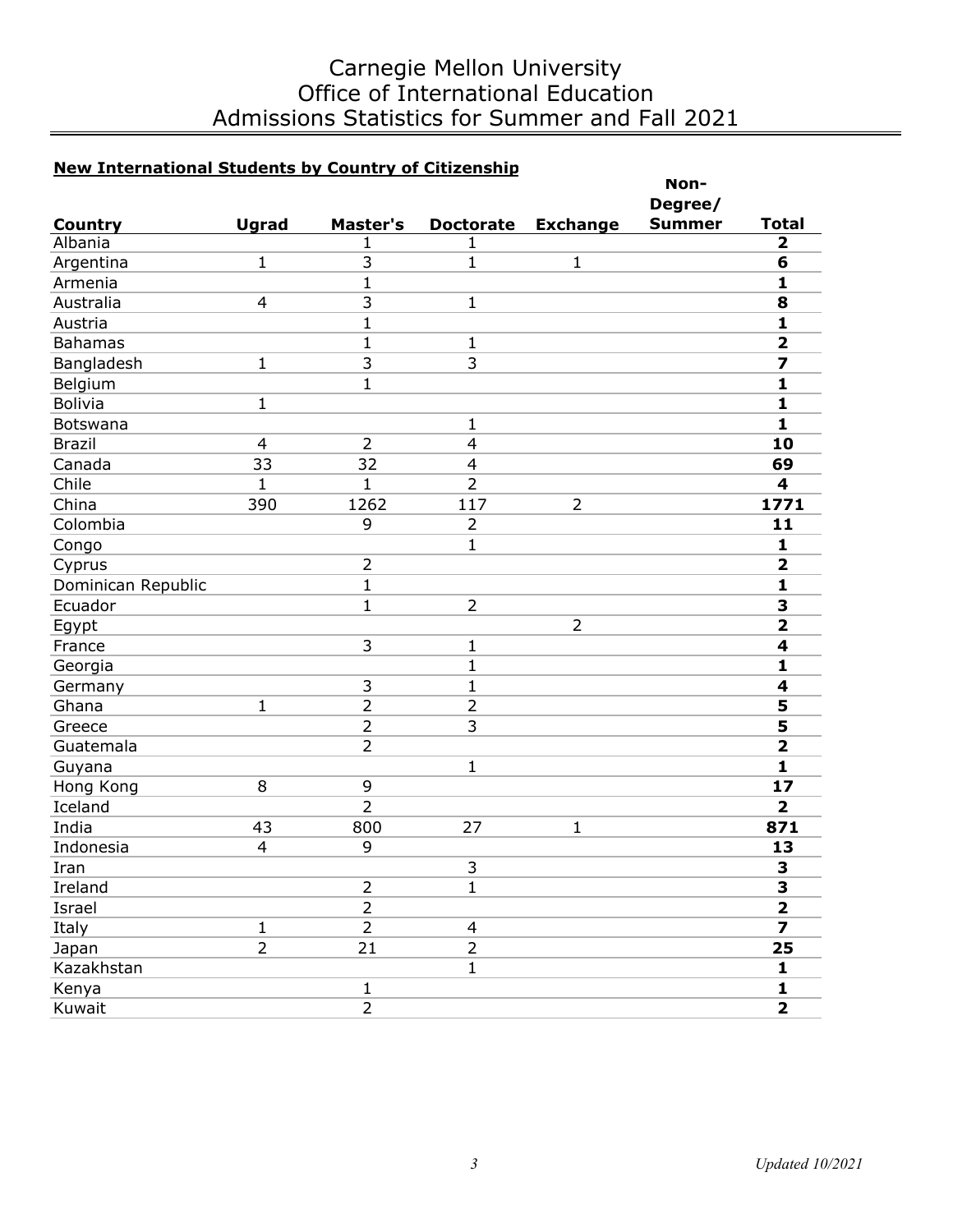## **Country of Citizentship (cont.)**

| Lebanon                     |                           | $\overline{2}$          |                |                |                             | $\overline{\mathbf{2}}$ |
|-----------------------------|---------------------------|-------------------------|----------------|----------------|-----------------------------|-------------------------|
| Luxembourg                  |                           | $\mathbf{1}$            |                |                |                             | $\mathbf{1}$            |
| Macau                       | $\mathbf 1$               | $\mathbf{1}$            |                |                |                             | $\overline{\mathbf{2}}$ |
| Malaysia                    | $\overline{\overline{3}}$ |                         | 1              |                |                             | 4                       |
| Maldives                    | $\mathbf 1$               |                         |                |                |                             | $\mathbf{1}$            |
| Mexico                      |                           | 8                       |                |                |                             | 8                       |
| Morocco                     |                           |                         |                | $\mathbf{1}$   |                             | $\mathbf{1}$            |
| Nepal                       |                           | $\overline{4}$          | $\mathbf 1$    |                |                             | 5                       |
| Netherlands                 |                           |                         | $\mathbf{1}$   |                |                             | $\mathbf{1}$            |
| New Zealand                 | $\overline{2}$            | $\mathbf{1}$            |                |                |                             | 3                       |
| Nigeria                     | $\overline{2}$            | $\overline{4}$          | $\overline{2}$ |                |                             | 8                       |
| Pakistan                    | $\mathbf{1}$              | 13                      | $\mathbf{1}$   | $\overline{4}$ |                             | 19                      |
| Peru                        |                           | $\overline{7}$          |                |                |                             | 7                       |
| Philippines                 |                           | $\mathbf{1}$            |                |                |                             | $\mathbf{1}$            |
| Poland                      |                           | $\mathbf{1}$            | $\mathbf{1}$   |                |                             | $\overline{2}$          |
| Portugal                    |                           |                         | 13             |                |                             | 13                      |
| Qatar                       |                           | $\mathbf 1$             |                |                |                             | $\mathbf{1}$            |
| Russia                      | 6                         | $\mathbf{1}$            |                |                |                             | $\overline{z}$          |
| Saudi Arabia                | $\overline{2}$            | $\overline{7}$          |                | $\mathbf 1$    |                             | 10                      |
| Singapore                   | 29                        | 18                      | $\overline{2}$ |                |                             | 49                      |
| South Korea                 | 73                        | 39                      | 17             | $\mathbf{1}$   |                             | 130                     |
| Spain                       | $\mathbf{1}$              | $\mathbf{1}$            | $\mathbf{1}$   |                |                             | 3                       |
| St Kitts & Nevis            | $\mathbf{1}$              |                         |                |                |                             | $\mathbf{1}$            |
| Sweden                      |                           | $\mathbf{1}$            |                |                |                             | $\mathbf{1}$            |
| Switzerland                 | $\mathbf{1}$              |                         |                |                |                             | $\mathbf{1}$            |
| Taiwan                      | 12                        | 134                     | 14             |                |                             | 160                     |
| Thailand                    | $\overline{7}$            | 20                      | 3              |                |                             | 30                      |
| Trinidad & Tobago           |                           |                         | $\mathbf{1}$   |                |                             | $\mathbf{1}$            |
| Tunisia                     |                           |                         |                | $\mathbf{1}$   |                             | $\mathbf{1}$            |
| Turkey                      | 5                         | $\mathbf{1}$            | 6              |                |                             | 12                      |
| Ukraine                     |                           |                         | $\mathbf{1}$   |                |                             | $\mathbf{1}$            |
| <b>United Arab Emirates</b> |                           | $\mathbf{1}$            |                |                |                             | $\mathbf{1}$            |
| United Kingdom              | 3                         |                         | $\overline{2}$ |                |                             | 5                       |
| Uzbekistan                  |                           | $\mathbf 1$             |                |                |                             | $\mathbf{1}$            |
| Venezuela                   |                           | $\mathbf{1}$            |                |                |                             | 1                       |
| Vietnam                     | $\overline{2}$            | $\overline{\mathbf{4}}$ | 4              |                |                             | 10                      |
| Zimbabwe                    |                           | $\overline{1}$          |                |                |                             | $\overline{\mathbf{1}}$ |
| <b>Total</b>                | 646                       | 2460                    | 258            | 14             | $\overline{\boldsymbol{o}}$ | 3378                    |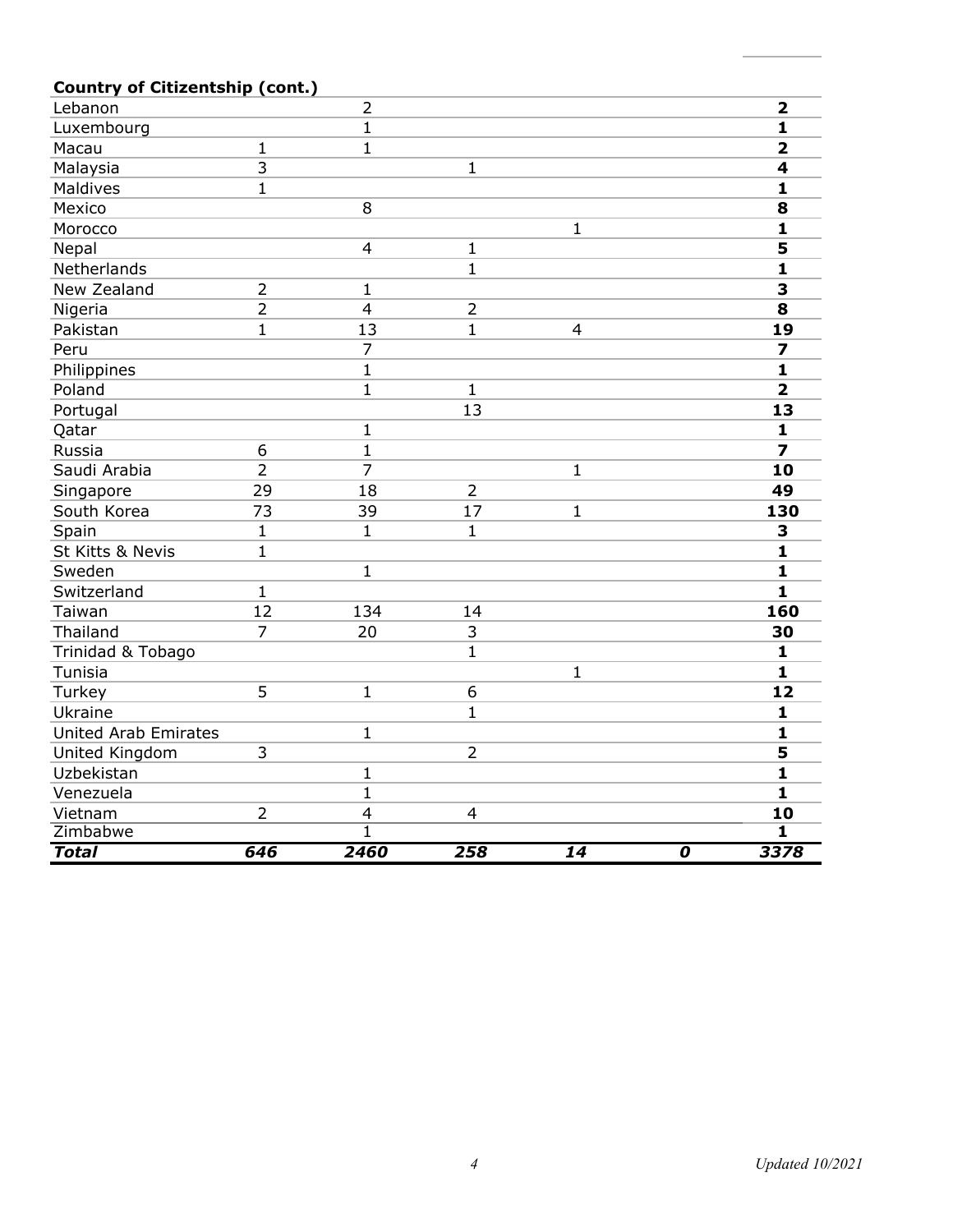# Carnegie Mellon University Office of International Education Admissions Statistics for Summer and Fall 2021

## **Colleges and Departments**

|                                                  |       |                 |                  |                 | Non-<br>Degree/ |
|--------------------------------------------------|-------|-----------------|------------------|-----------------|-----------------|
| <b>CFA</b>                                       | Ugrad | Master's        | <b>Doctorate</b> | <b>Exchange</b> | <b>Summer</b>   |
| Advanced Architectural Design                    |       |                 |                  |                 |                 |
| Architectural & Building Sciences/Technology     | 36    | 15              |                  |                 |                 |
| Architecture                                     |       |                 |                  |                 |                 |
| Architecture Engineering Construction Management |       | 16              |                  |                 |                 |
| Art                                              | 27    | 2               |                  |                 |                 |
| <b>Building Performance &amp; Diagnostics</b>    |       | 9               | $\overline{2}$   |                 |                 |
| Composition                                      |       |                 |                  |                 |                 |
| Computational Design                             |       | 18              |                  |                 |                 |
| Costume Design                                   |       |                 |                  |                 |                 |
| Design                                           | 14    | 5               |                  |                 |                 |
| Design for Interactions                          |       | 17              |                  |                 |                 |
| Drama                                            | 2     |                 |                  |                 |                 |
| Lighting Design                                  |       | 2               |                  |                 |                 |
| Music                                            |       | 3               |                  |                 |                 |
| Music & Technology                               | 4     | 8               |                  |                 |                 |
| <b>Music Education</b>                           |       | 2               |                  |                 |                 |
| Music Performance                                |       | 4               |                  |                 |                 |
| Scene Design                                     |       | 2               |                  |                 |                 |
| Sustainable Design                               |       | 8               |                  |                 |                 |
| Urban Design                                     |       | $\overline{12}$ |                  |                 |                 |
| Total                                            | 86    | 130             |                  | 0               | 0               |

|                                                |       |                         |                  |                 | Degree/       |
|------------------------------------------------|-------|-------------------------|------------------|-----------------|---------------|
| <b>CIT</b>                                     | Ugrad | Master's                | <b>Doctorate</b> | <b>Exchange</b> | <b>Summer</b> |
| <b>Biomedical Engineering</b>                  |       | 49                      |                  |                 |               |
| Chemical Engineering                           | 3     | 35                      | 5                |                 |               |
| CIT Undeclared                                 | 100   |                         |                  |                 |               |
| Civil & Environmental Engineering              | 4     | 69                      | 10               |                 |               |
| Colloids, Polymers, & Surfaces                 |       | 2                       |                  |                 |               |
| Computational Design & Manufacturing           |       | 13                      |                  |                 |               |
| Computational Materials Science & Engineering  |       | 5                       |                  |                 |               |
| Electrical & Computer Engineering              | 33    | 244                     | 31               |                 |               |
| Energy Science, Technology, & Policy           |       | 13                      |                  |                 |               |
| Engineering & Technology Innovation Management |       |                         |                  |                 |               |
| Engineering & Public Policy                    |       | $\overline{\mathbf{3}}$ | 5                |                 |               |
| Environmental Management & Science             |       |                         |                  |                 |               |
| <b>Information Networking</b>                  |       | 104                     |                  |                 |               |
| <b>Information Security</b>                    |       | 37                      |                  |                 |               |
| Information Technology - Information Security  |       | 36                      |                  |                 |               |
| Materials Science & Engineering                | ⇁     | 31                      | 11               |                 |               |
| Mechanical Engineering                         | ว     | 127                     | 22               |                 |               |
| Mobile & Internet of Things Engineering        |       | 48                      |                  |                 |               |
| Software Engineering                           |       | 77                      |                  |                 |               |
| Total                                          | 149   | 894                     | 88               | 0               |               |

|                                                     |          |                  |                 | non-<br>Degree/ |
|-----------------------------------------------------|----------|------------------|-----------------|-----------------|
| <b>Heinz College</b>                                | Master's | <b>Doctorate</b> | <b>Exchange</b> | <b>Summer</b>   |
| <b>Arts Management</b>                              |          |                  |                 |                 |
| Business Intelligence & Data Analytics              | 164      |                  |                 |                 |
| <b>Entertainment Industry Management</b>            | 15       |                  |                 |                 |
| Health Care Analytics & Information Technology      | 17       |                  |                 |                 |
| <b>Information Security Policy &amp; Management</b> | 19       |                  |                 |                 |
| <b>Information Systems Management</b>               | 272      | 4                |                 |                 |
| Information Technology (IT Management)              |          |                  |                 |                 |
| Public Policy & Management                          | 82       |                  |                 |                 |
| Statistics & Public Policy                          |          |                  |                 |                 |
| Total                                               | 580      |                  |                 |                 |

## **Colleges and Departments (continued)**

**Non-**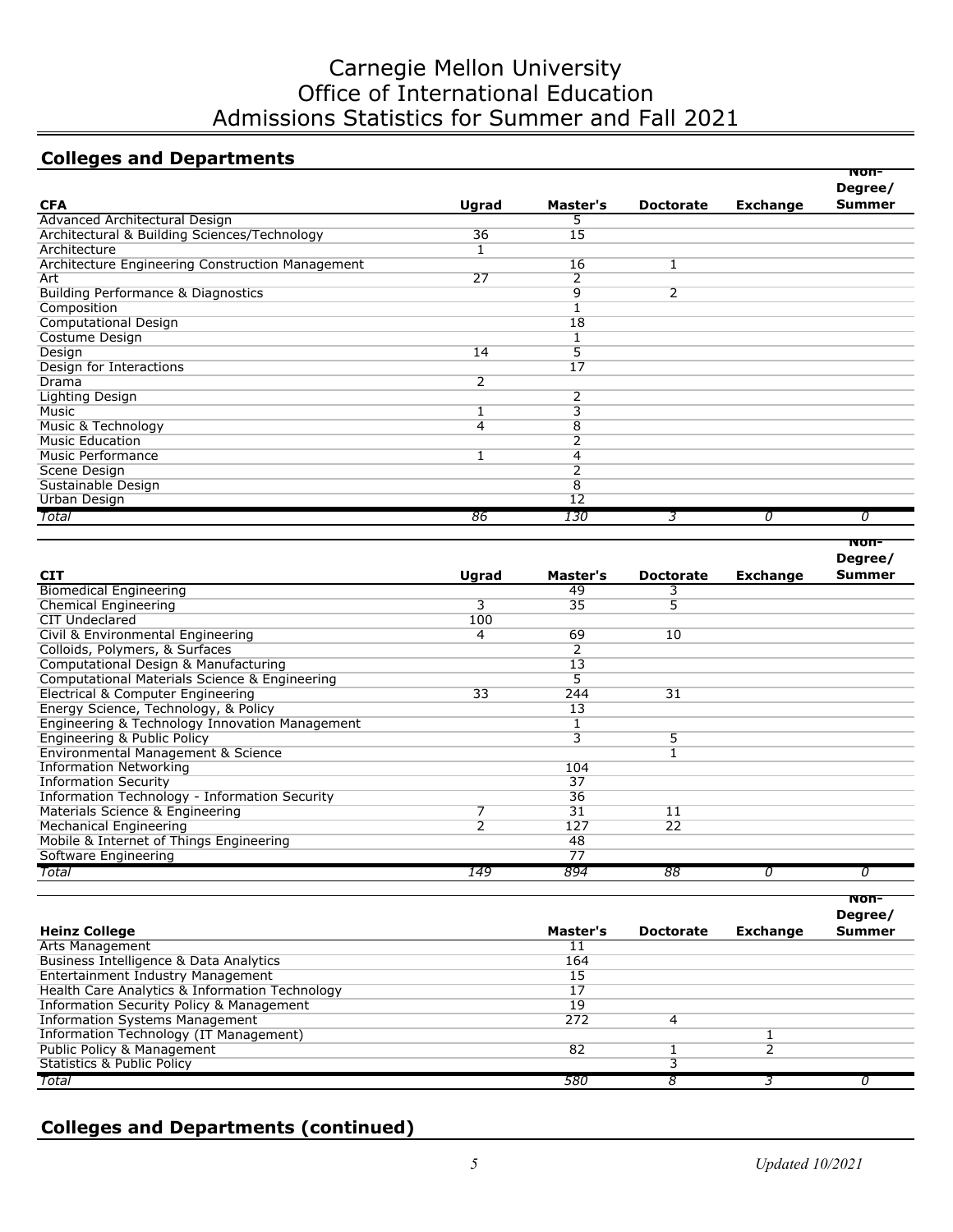|                                               |                |                |                  |                 | Degree/       |
|-----------------------------------------------|----------------|----------------|------------------|-----------------|---------------|
| <b>Dietrich College</b>                       | Ugrad          | Master's       | <b>Doctorate</b> | <b>Exchange</b> | <b>Summer</b> |
| Applied Second Language Acquisition           |                |                |                  |                 |               |
| <b>Behavioral Decision Research</b>           |                |                | 1                |                 |               |
| Behavioral Economics, Policy, & Organizations | $\overline{2}$ |                |                  |                 |               |
| Cognitive Neuroscience                        |                |                | 1                |                 |               |
| <b>Cognitive Science</b>                      | $\overline{2}$ |                |                  |                 |               |
| <b>Decision Science</b>                       | 3              |                |                  |                 |               |
| Dietrich Undeclared                           | 93             |                |                  |                 |               |
| Economics                                     | 4              |                |                  |                 |               |
| Economics & Statistics                        | 6              |                |                  |                 |               |
| Global Communication & Applied Translation    |                | $\mathbf{1}$   |                  |                 |               |
| History                                       |                |                |                  |                 |               |
| <b>Information Systems</b>                    | 25             |                |                  | 6               |               |
| <b>Information Technology Strategy</b>        |                | 18             |                  |                 |               |
| <b>International Relations &amp; Politics</b> |                | 2              |                  |                 |               |
| Literary & Cultural Studies                   |                | $\overline{2}$ | 1                |                 |               |
| Logic, Computation, & Methodology             |                | 3              | 3                |                 |               |
| <b>Neural Computation</b>                     |                |                | $\overline{3}$   |                 |               |
| Neuroscience                                  |                |                |                  |                 |               |
| Policy & Management                           |                |                |                  |                 |               |
| Psychology                                    | $\overline{2}$ |                | 1                |                 |               |
| Rhetoric                                      |                |                | 1                |                 |               |
| Second Language Acquisition                   |                |                | $\overline{3}$   |                 |               |
| <b>Social &amp; Political History</b>         | 1              |                |                  |                 |               |
| <b>Statistical Practice</b>                   |                | 15             |                  |                 |               |
| <b>Statistics</b>                             | $\overline{3}$ |                | 7                |                 |               |
| Statistics & Machine Learning                 | 24             |                | 1                |                 |               |
| <b>Systems Neuroscience</b>                   |                |                | $\overline{2}$   |                 |               |
| Technical Writing & Communication             | 1              |                |                  |                 |               |
| Total                                         | 168            | 42             | 25               | 6               | 0             |

|                                            |       |          |                  |                 | Non-<br>Degree/ |
|--------------------------------------------|-------|----------|------------------|-----------------|-----------------|
| <b>MCS</b>                                 | Ugrad | Master's | <b>Doctorate</b> | <b>Exchange</b> | <b>Summer</b>   |
| Algorithms, Combinatorics, & Optimization  |       |          |                  |                 |                 |
| <b>Biological Sciences</b>                 | 4     |          | 4                |                 |                 |
| Biotechnology & Pharmaceutical Engineering |       |          |                  |                 |                 |
| Chemistry                                  | 4     |          | 12               |                 |                 |
| <b>Computational Biology</b>               |       | 28       |                  |                 |                 |
| <b>Computational Finance</b>               |       |          |                  |                 |                 |
| <b>Mathematical Sciences</b>               | 32    |          | 13               |                 |                 |
| <b>MCS Undeclared</b>                      | 66    |          |                  |                 |                 |
| Neuroscience                               |       |          |                  |                 |                 |
| Physics                                    |       |          | 10               |                 |                 |
| Total                                      | ,,,   | 35       | -40              |                 |                 |

|                                                    |       |          |                  |                 | Degree/       |
|----------------------------------------------------|-------|----------|------------------|-----------------|---------------|
| <b>SCS</b>                                         | Ugrad | Master's | <b>Doctorate</b> | <b>Exchange</b> | <b>Summer</b> |
| Artificial Intelligence                            |       |          |                  |                 |               |
| Artificial Intelligence & Innovation               |       | 40       |                  |                 |               |
| <b>Computational Biology</b>                       |       | 6        | 2                |                 |               |
| <b>Computational Data Science</b>                  |       | 85       |                  |                 |               |
| <b>Computer Science</b>                            | 17    | 31       | 24               | 3               |               |
| <b>Computer Vision</b>                             |       | 25       |                  |                 |               |
| Educational Technology & Applied Learning Sciences |       | 26       |                  |                 |               |
| <b>Embedded Systems</b>                            |       | 4        |                  |                 |               |
| Human-Computer Interaction                         |       | 24       | 10               |                 |               |
| Information Technology - Privacy Engineering       |       | 11       |                  |                 |               |
| <b>Intelligent Information Systems</b>             |       | 39       |                  |                 |               |
| Language & Information Technologies                |       |          | 6                |                 |               |
| Language Technologies                              |       | 21       |                  |                 |               |
| Machine Learning                                   |       | 39       | 11               |                 |               |
| Robotic Systems Development                        |       | 39       |                  |                 |               |
| Robotics                                           |       | 41       | 19               |                 |               |

**Non-**

**Non-**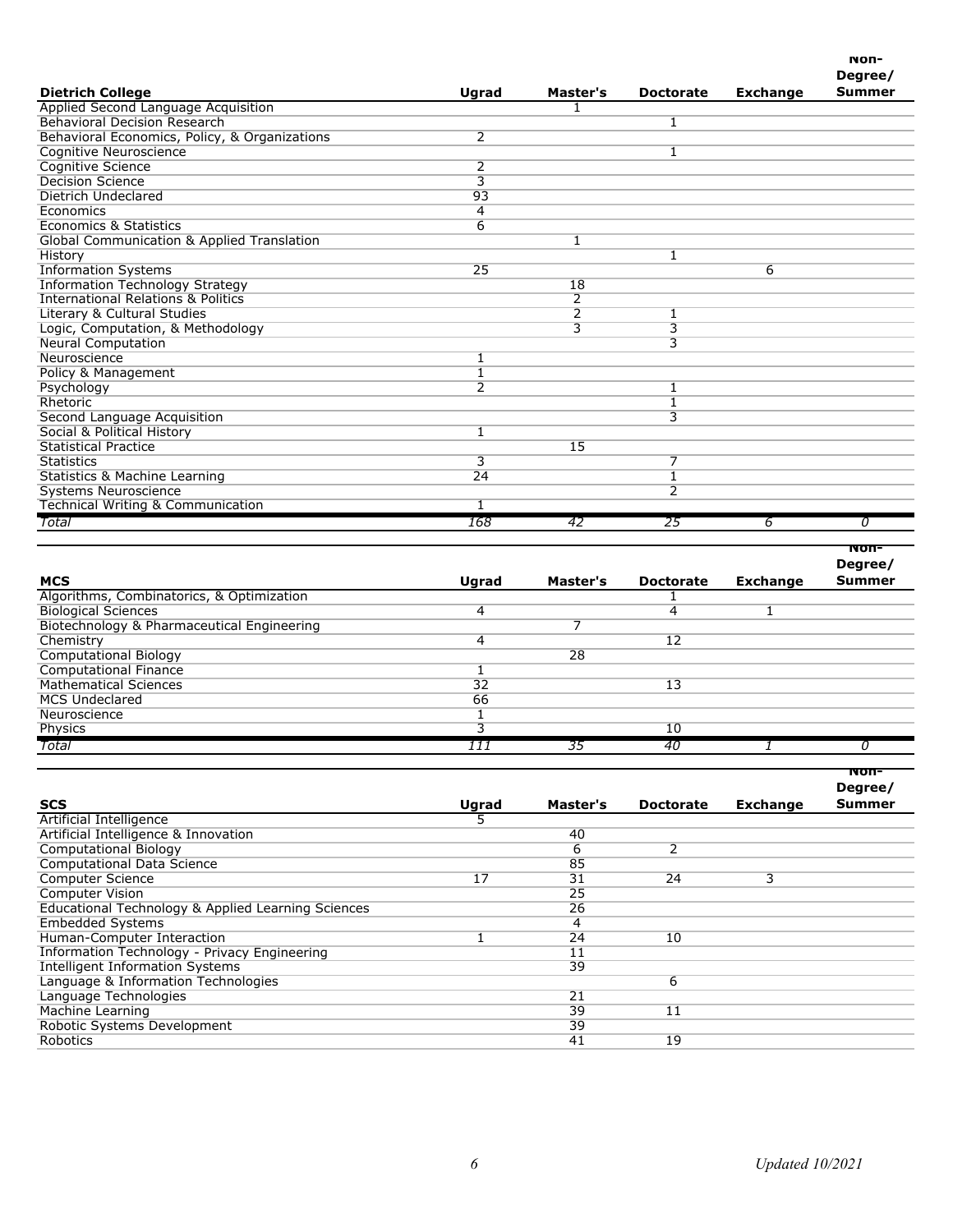| <b>Colleges and Departments (continued)</b>   |                |          |                  |                 |                                         |
|-----------------------------------------------|----------------|----------|------------------|-----------------|-----------------------------------------|
| SCS (cont.)                                   | Ugrad          | Master's | <b>Doctorate</b> | <b>Exchange</b> | <b>NON-</b><br>Degree/<br><b>Summer</b> |
| Scalable Systems                              |                | 27       |                  |                 |                                         |
| <b>SCS Undeclared</b>                         | 36             |          |                  |                 |                                         |
| Software Engineering                          |                | 16       | $\overline{8}$   |                 |                                         |
| Total                                         | 59             | 474      | 80               | 3               | 0                                       |
|                                               |                |          |                  |                 |                                         |
|                                               |                |          |                  |                 | NON-<br>Degree/                         |
| <b>Tepper</b>                                 | Ugrad          | Master's | <b>Doctorate</b> | <b>Exchange</b> | <b>Summer</b>                           |
| Accounting                                    |                |          | 2                |                 |                                         |
| Algorithms, Combinatorics, & Optimization     |                |          | $\overline{2}$   |                 |                                         |
| <b>Business Administration</b>                | 57             |          |                  | 1               |                                         |
| <b>Business Technologies</b>                  |                |          | $\mathbf{1}$     |                 |                                         |
| <b>Computational Finance</b>                  |                | 76       |                  |                 |                                         |
| Economics                                     |                |          | $\overline{2}$   |                 |                                         |
| <b>Management Science</b>                     |                | 81       |                  |                 |                                         |
| Marketing                                     |                |          | 4                |                 |                                         |
| <b>Operations Management</b>                  |                |          | $\overline{2}$   |                 |                                         |
| Organizational Behavior & Theory              |                |          | ī                |                 |                                         |
| Total                                         | 57             | 157      | 14               |                 | 0                                       |
|                                               |                |          |                  |                 | Non-<br>Degree/                         |
| <b>CMU</b>                                    | Ugrad          | Master's | <b>Doctorate</b> | <b>Exchange</b> | <b>Summer</b>                           |
| Computer Science & Arts                       | 2              |          |                  |                 |                                         |
| <b>Entertainment Technology</b>               |                | 76       |                  |                 |                                         |
| Humanities & Arts                             | 6              |          |                  |                 |                                         |
| Integrated Innovation for Products & Services |                | 36       |                  |                 |                                         |
| Science & Arts                                | $\overline{8}$ |          |                  |                 |                                         |
| Software Management                           |                | 35       |                  |                 |                                         |
| <b>Technology Ventures</b>                    |                | T        |                  |                 |                                         |
| Total                                         | 16             | 148      | 0                | 0               | 0                                       |
| <b>Grand Total</b>                            | 646            | 2460     | 258              | 14              | 0                                       |

# **Colleges and Departments (continued)**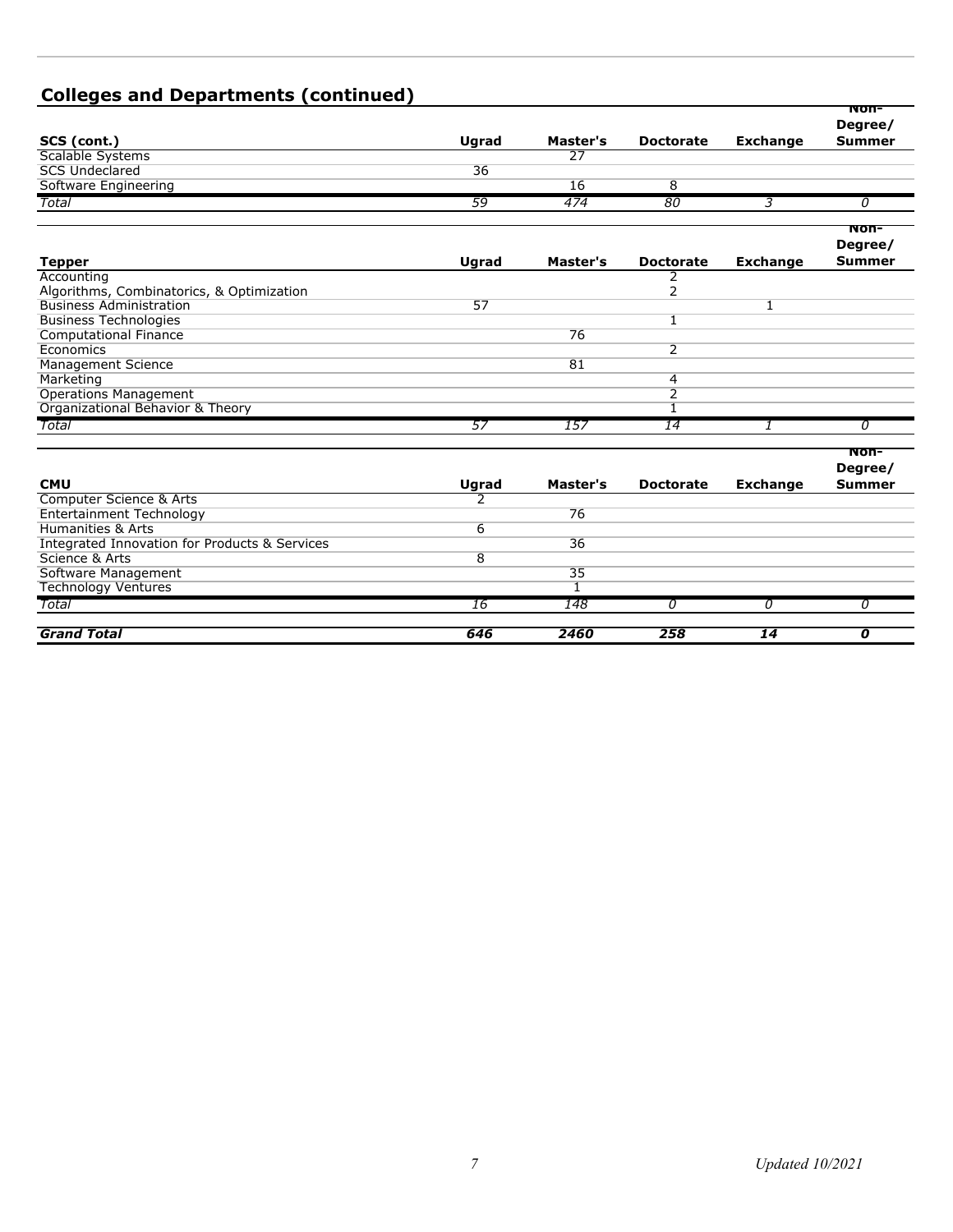# Carnegie Mellon University Office of International Education Admissions Statistics for Summer and Fall 2021

#### **New Undergraduate Students New Master's Students**

Top 5 Programs Top 5 Programs

- 
- 
- 
- 
- 5. Architectural & Building Sciences/Technology (36)
- 5. SCS Undeclared (36)

- 1. China (390) 1. China (1262) 1. China (1262) 1. China (1262) 1. China (1262) 1. China (1262) 1. China (390)
- 2. South Korea (73)
- 
- 
- 5. Singapore (29)

#### **New Doctoral Students New Exchange Students**

- Top 5 Programs Top 3 Programs 1. Electrical & Computer Engineering (31) 1. Information Systems (31) 1. Information Systems (3) 1. Information Systems (3)
- 2. Computer Science (24)
- 3. Mechanical Engineering (22) 3. Public Policy & Management (2)
- 4. Robotics (19)
- 5. Mathematical Sciences (13) Top 3 Home Countries

Top 5 Home Countries

- 1. China (117) 2. Egypt (2)
- 2. India (27)
- 3. South Korea (17)
- 4. Taiwan (14)
- 5. Portugal (13)

#### **All New International Students**

Top 5 Programs

- 1. Electrical & Computer Engineering (308)
- 2. Information Systems Management (276)
- 3. Business Intelligence & Data Analytics (164)
- 4. Mechanical Engineering (151)
- 5. Information Networking (104)

Top 5 Home Countries

- 1. China (1771)
- 2. India (871)
- 3. Taiwan (160)
- 4. South Korea (130)
- 5. Canada (69)

- 
- 1. Chemical Engineering (100) 1. Chemical Engineering (100) 1. Information Systems Management (272)<br>2. Dietrich Underclared (93) 1. Information Systems Management (272)
- 2. Dietrich Underclared (93) <br>2. Electrical & Computer Engineering (244)<br>3. Business Intelligence & Data Analytics (1
	- 3. Business Intelligence & Data Analytics (164)
- 4. Business Administration (57)<br>5. Architectural & Building Sciences/Technology (36) 5. Information Networking (104)
	-

Top 5 Home Countries Top 5 Home Countries Top 5 Home Countries

- 
- 
- 3. India (43) 3. Taiwan (134)
- 4. Canada (33) 4. South Korea (39)
	-

- 
- 
- 

- 1. Pakistan (4)
- 
-